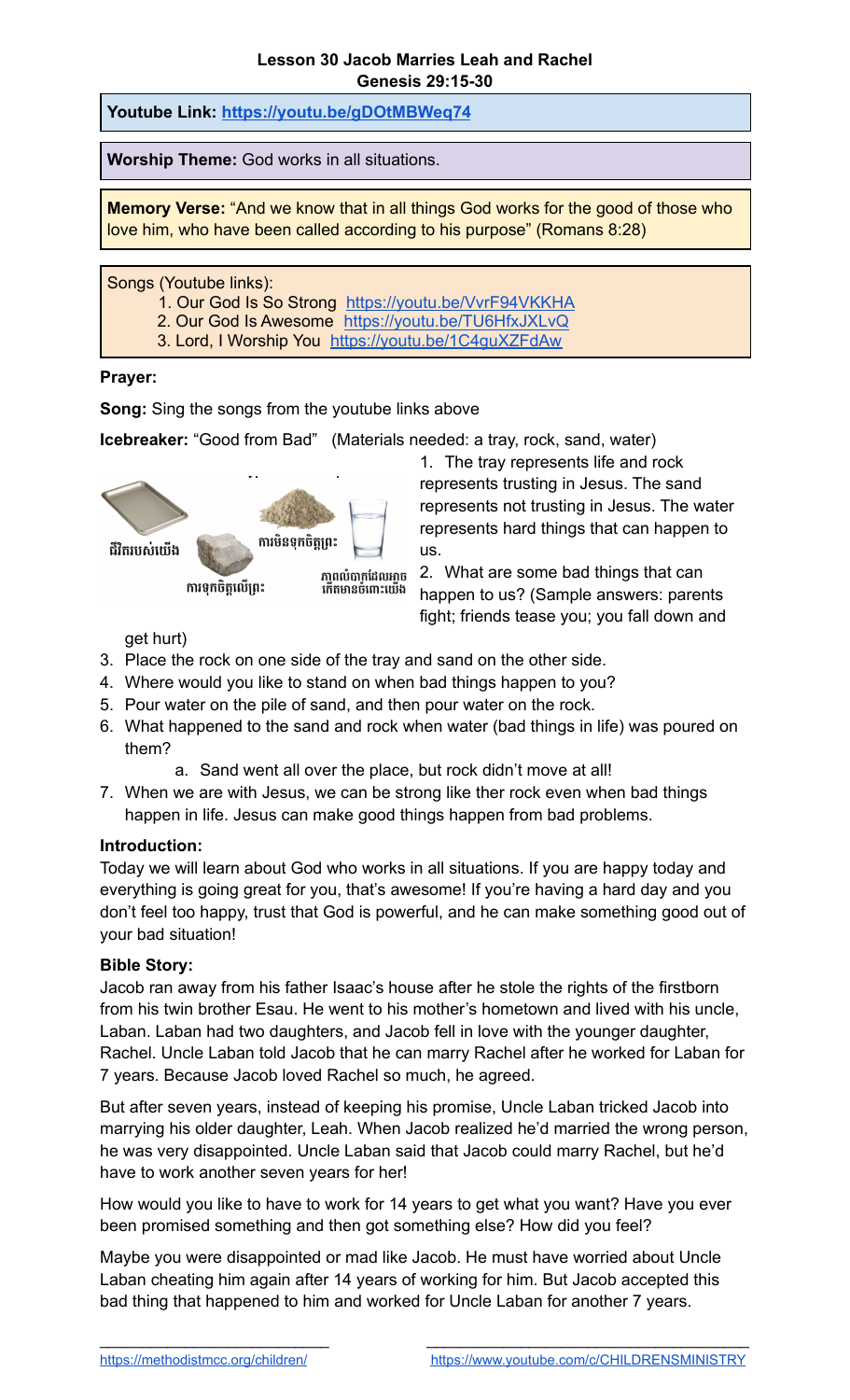What Jacob thought was a bad thing and a disappointment, God changed into a blessing! God blessed Jacob, and he had many children—12 sons in all. Those children grew up and had more children.God used all of these children to build a huge nation—Israel. In fact, Jacob's children became what we call the 12 tribes of Israel! His children became the nation of Israel! Jacob had to wait a long time, but he learned that God works in all situations.

# **Questions to discuss:**

1. Instead of thinking that God isn't real or that he doesn't love you when something bad happens to you, what could you think about God? (I could think about everything he's already done for me; I could ask him to help me get through it.)

2. What can we learn from Jacob's situation that can help us? (God makes things work out; we have to be patient.)

## **Memory Verse:**

"And we know that in all things God works for the good of those who love him, who have been called according to his purpose" (Romans 8:28)

## **Craft:**

Coloring Page : Jacob and His 12 Sons

## **Prayer**

### **Devotion for Teachers:**

Are you facing a trial or difficulty right now? How you react to the difficult times can change an outcome and strengthen your faith! If you're in the midst of hard times, tell your story to someone you trust, and allow that person to encourage you. Everyone encounters hardship. Be comforted to know that God uses our difficulties to help us grow and make us more like Jesus.

 $\_$